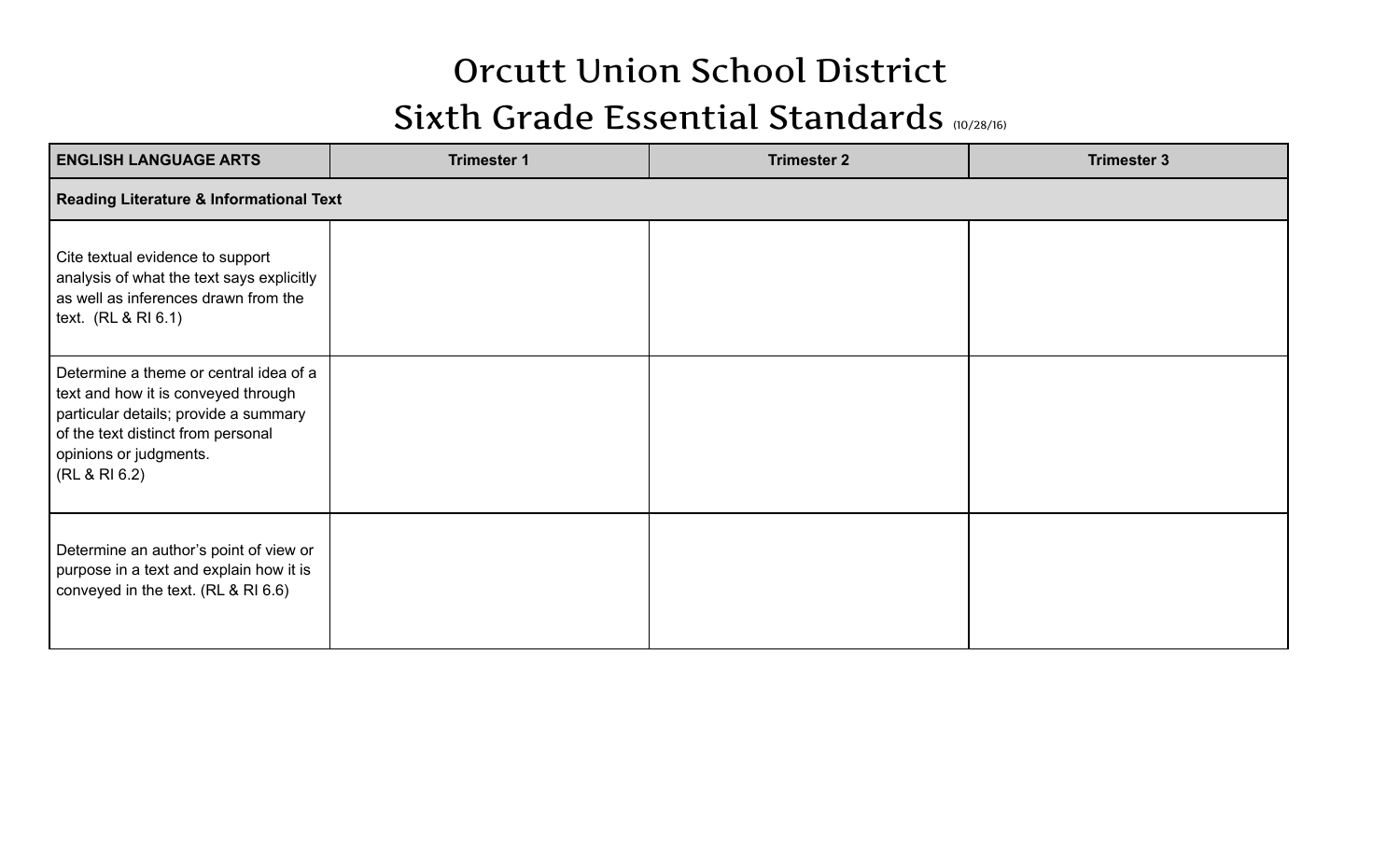| Compare and contrast texts in<br>different forms or genres in terms of<br>their approaches to similar themes and<br>topics.<br>(RL & RI 6.9)                                               |             |             |             |  |  |
|--------------------------------------------------------------------------------------------------------------------------------------------------------------------------------------------|-------------|-------------|-------------|--|--|
| Reads and comprehends nonfiction<br>and literature in the grades 6-8 text<br>complexity band proficiency, with<br>scaffolding as needed at the high end<br>of the range.<br>(RL & RI 6.10) |             |             |             |  |  |
| Language                                                                                                                                                                                   | Trimester 1 | Trimester 2 | Trimester 3 |  |  |
| Demonstrate command of the<br>conventions of standard English<br>capitalization, punctuation, and<br>spelling when writing. (L 6.2)                                                        |             |             |             |  |  |
| Acquire and use accurately<br>grade-appropriate general academic<br>and domain-specific words and<br>phrases. $(L 6.6)$                                                                    |             |             |             |  |  |
| Demonstrate understanding of<br>figurative language (e.g.,<br>personification), word relationships<br>(e.g., cause/effect, item/category), and<br>nuances in word meanings. (L 6.5)        |             |             |             |  |  |
| <b>Writing</b>                                                                                                                                                                             |             |             |             |  |  |